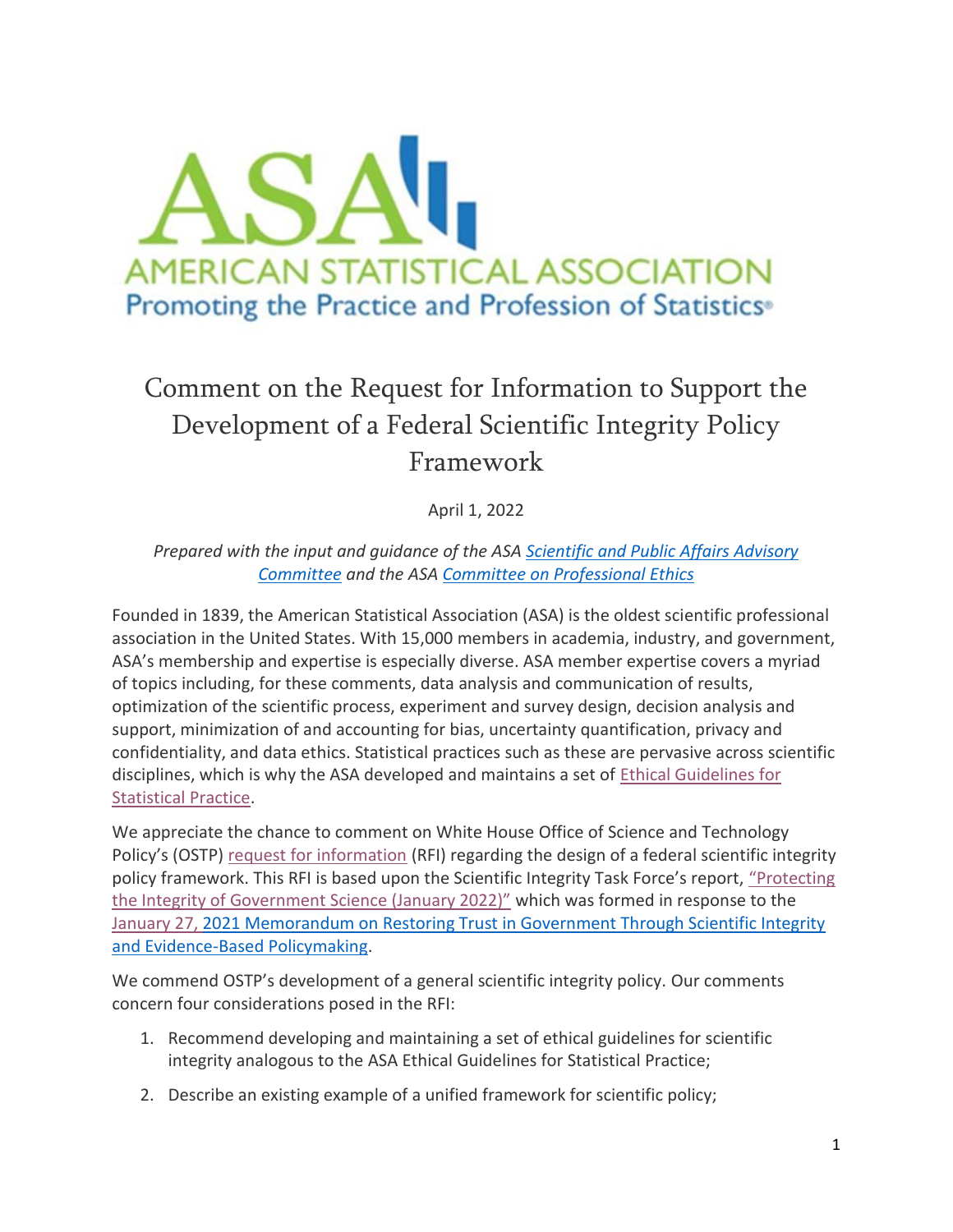- 3. Call attention to the professional development feedback loop; and
- 4. Emphasize the importance of transparency and accountability.

We elaborate on these points as follows.

## **1. Developing a set of ethical guidelines**

Scientific integrity is vital to society. Policies supporting scientific integrity can address both existing and emerging important issues by universally encouraging rigor, reproducibility, and transparency in the design, conduct, interpretation, communication, and application of science. The [ASA Ethical Guidelines for Statistical Practice](https://www.amstat.org/your-career/ethical-guidelines-for-statistical-practice) were developed to set expectations for scientific integrity specifically within the domain of statistical practice. They are rooted in standards of respect, fairness, transparency, and accountability. Many of the Guidelines, however, are applicable to the broader scientific community, including Federal agencies and their employees. Further, establishing and ensuring dissemination of a similar set of ethical guidelines for scientific practice by Federal agencies would help address all four requested information topics. In response to the [2021](https://www.federalregister.gov/documents/2021/06/28/2021-13640/request-for-information-to-improve-federal-scientific-integrity-policies) [Request for Information To Improve Federal](https://www.federalregister.gov/documents/2021/06/28/2021-13640/request-for-information-to-improve-federal-scientific-integrity-policies)  [Scientific Integrity Policies \(86 FR 34064\),](https://www.federalregister.gov/documents/2021/06/28/2021-13640/request-for-information-to-improve-federal-scientific-integrity-policies) the ASA Committee on Professional Ethics submitted the [then-current, 2018](https://www.amstat.org/docs/default-source/amstat-documents/pol-cope_scientificintegritycomments.pdf) Ethical Guidelines. Since then, the Committee has updated the Ethical Guidelines to expand the utility of the Guidelines to a broader scope of practitioners and greater application to emerging technologies.

The ASA Ethical Guidelines contain 72 elements that are divided into the following 8 sections:

- Principle A: Professional Integrity and Accountability
- Principle B: Integrity of Data and Methods
- Principle C: Responsibilities to Stakeholders
- Principle D: Responsibilities to Research Subjects, Data Subjects, or Those Directly Affected by Statistical Practices
- Principle E: Responsibilities to Members of Multidisciplinary Teams
- Principle F: Responsibilities to Fellow Statistical Practitioners and the Profession
- Principle G: Responsibilities of Leaders, Supervisors, and Mentors of Statistical Practice
- Principle H: Responsibilities Regarding Potential Misconduct
- Appendix: Responsibilities of Organizations/Institutions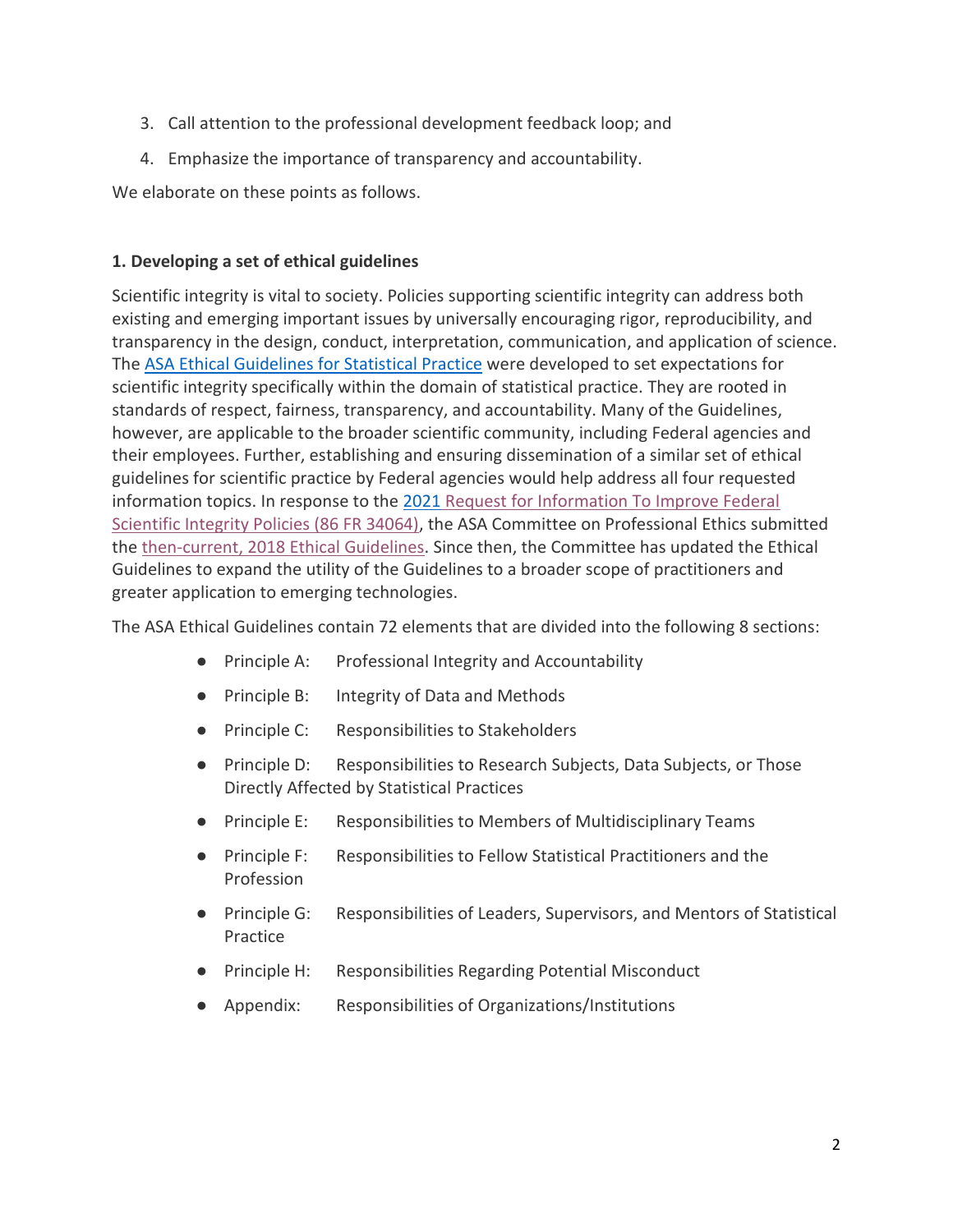**RFI Topic 1 – How scientific integrity policies can address important and emergent issues of our time, including diversity, equity, inclusion and accessibility; new technologies; emerging modes of science; and coordination with related policy domains.**

The approach adopted by the ASA to address important existing and emergent issues in ethical statistical practice is to formulate and promulgate a coherent set of principles, i.e., the ASA Ethical Guidelines. The same approach could be applied by OSTP to support scientific integrity in general. The adoption and understanding of such guidelines will enable Federal agencies and employees to respond ethically to important and emerging issues.

Examples of generally applicable elements from the ASA Ethical Guidelines include:

*A2: Uses methodology and data that are valid, relevant, and appropriate, without favoritism or prejudice, and in a manner intended to produce valid, interpretable, and reproducible results.* 

*A4: Opposes efforts to predetermine or influence the results of statistical practices and resists pressure to selectively interpret data.*

Examples that are specific to diversity, equity, inclusion and accessibility include:

*A3: Does not knowingly conduct statistical practices that exploit vulnerable populations or create or perpetuate unfair outcomes.*

*A8: Promotes the dignity and fair treatment of all people. Neither engages in nor condones discrimination based on personal characteristics. Respects personal boundaries in interactions and avoids harassment, including sexual harassment, bullying, and other abuses of power or authority.*

*B7: Explores and describes the effect of variation in human characteristics and groups on statistical practice when feasible and relevant.*

*D6: Considers the impact of statistical practice on society, groups, and individuals. Recognizes that statistical practice could adversely affect groups or the public perception of groups, including marginalized groups. Considers approaches to minimize negative impacts in applications or in framing results in reporting.*

*D10: Understands the provenance of the data—including origins, revisions, and any restrictions on usage—and fitness for use prior to conducting statistical practices.*

*D11: Does not conduct statistical practice that could reasonably be interpreted by subjects as sanctioning a violation of their rights. Seeks to use statistical practices to promote the just and impartial treatment of all individuals.*

One example that is specific to new technologies and emerging modes of science, in addition to A2/A4 (general for science), is:

*B6: For models and algorithms designed to inform or implement decisions repeatedly, develops and/or implements plans to validate assumptions and assess performance over*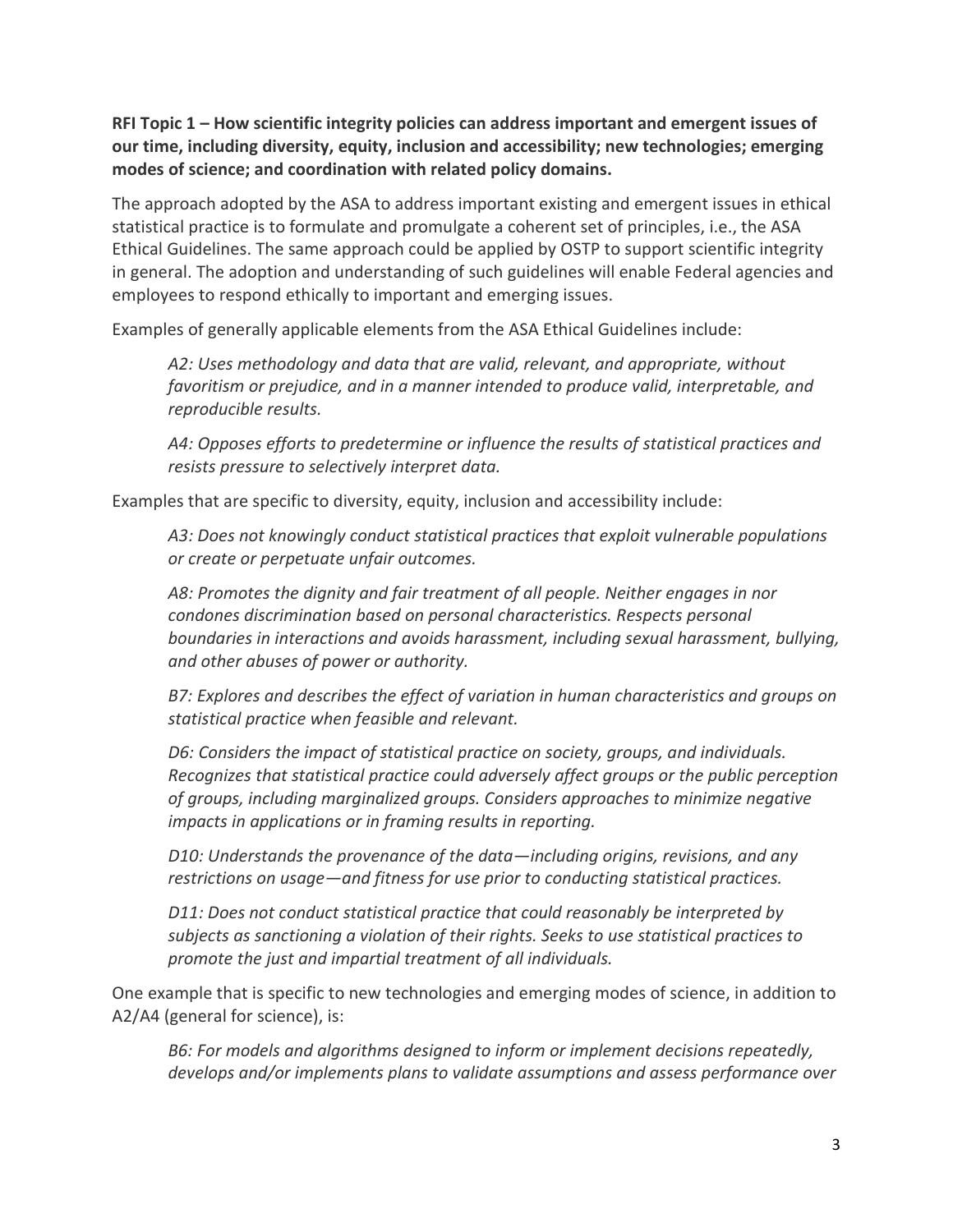*time, as needed. Considers criteria and mitigation plans for model or algorithm failure and retirement.*

Examples that are specific to coordination with related policy domains include:

*E3. Ensures all communications regarding statistical practices are consistent with these guidelines. Promotes transparency in all statistical practices.*

*E4. Avoids compromising validity for expediency. Regardless of pressure on or within the team, does not use inappropriate statistical practices.*

*F4. Promotes reproducibility and replication, whether results are "significant" or not, by sharing data, methods, and documentation to the extent possible.*

Regarding **RFI Topic 2, criteria that should be used to evaluate scientific integrity policies,** while the ASA Ethical Guidelines do not provide specific advice, the standards of respect, fairness, transparency, and accountability should apply to the development of any such criteria.

For **RFI Topic 3, how to ensure that scientific integrity evaluation findings lead to iterative improvement**, many elements of Principle B, Integrity of Data and Methods, could apply. In particular, the concepts contained in Element B.6 (developing plans to validate assumptions and assess performance over time, and time and considering a priori criteria for actions based on findings) are relevant.

Finally, for **RFI Topic 4, how to ensure long-term viability and implementation of Federal scientific integrity policies, practices, and culture through future Administrations,** Guideline Principles A-H and the Appendix would all apply. To ensure the long-term viability of these policies, practices, and culture, an effective training program on scientific integrity principles is essential. Training should be appropriate to the roles, responsibilities, and level of experience of trainees. Both the contents of the principles and the training need to be periodically reviewed for relevance and effectiveness.

# **2. Unified framework example**

The Task Force report states, "A one-size-fits-all approach cannot begin to reflect the considerable diversity among agencies that conduct, manage, communicate, or use science and evidence in decision-making. While all agencies can adhere to common principles to uphold scientific integrity, individual agencies need to adapt policies to their particular functions (p. xii)." To this end, the Task Force report outlines the general requirements for a framework, and lists in Appendix B those Federal agencies with existing scientific integrity policies.

The [Office of Management and Budget Statistical Policy Directives \(OMB\) Nos. 1 through 4](https://www.whitehouse.gov/omb/information-regulatory-affairs/statistical-programs-standards/) offer a concrete example of a coherent framework that applies to all "Federal statistical agencies and recognized statistical units" which form a diverse set (e.g. Census Bureau, Bureau of Economic Analysis, National Animal Health Monitoring System). These directives outline the responsibilities of these agencies/units and provide guidelines for data collection,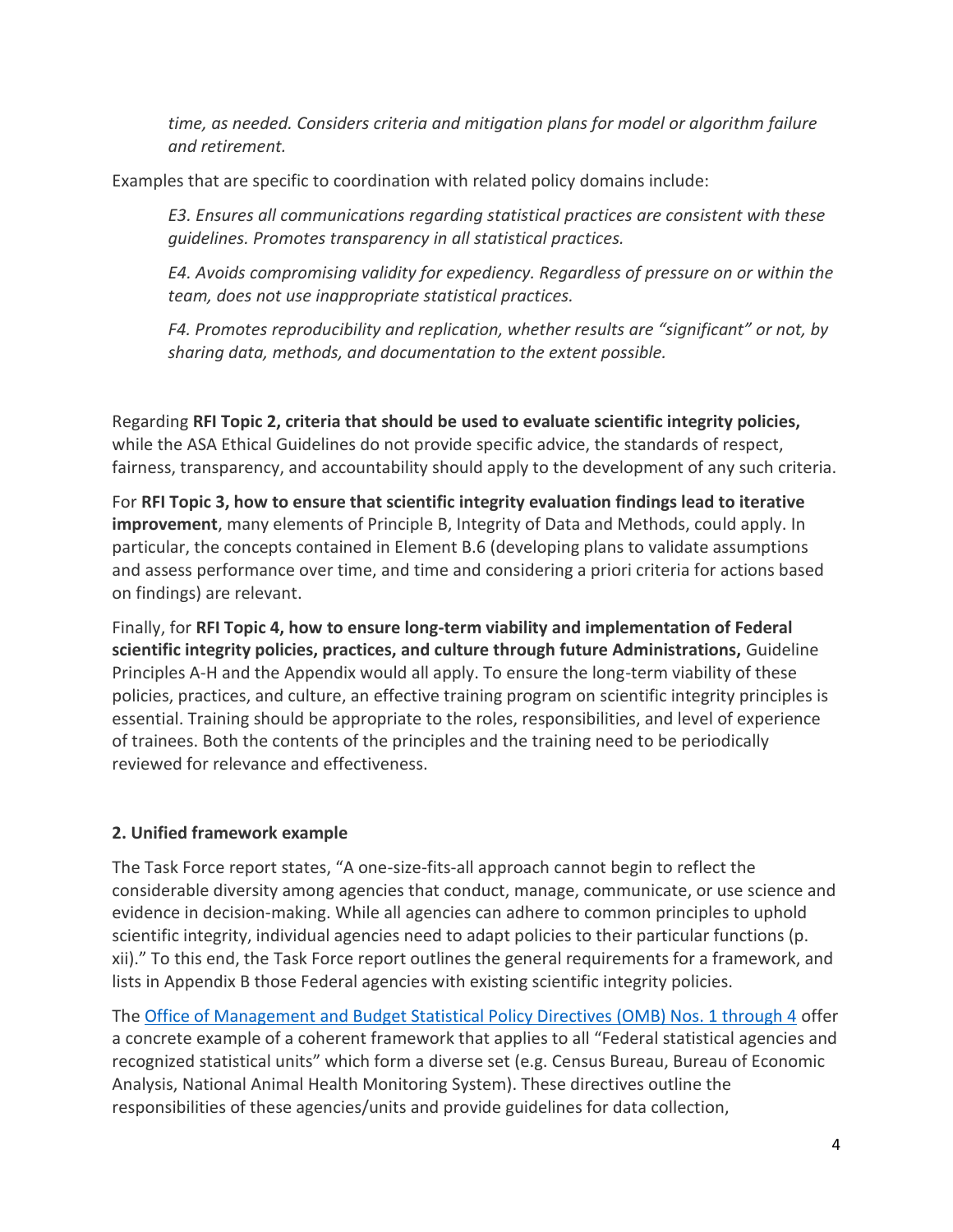dissemination, and evaluation. Furthermore, they specifically integrate the guidance from the [March 9, 2009 Memorandum](https://obamawhitehouse.archives.gov/the-press-office/memorandum-heads-executive-departments-and-agencies-3-9-09) and subsequent December 17, [2010 Memorandum](https://obamawhitehouse.archives.gov/sites/default/files/microsites/ostp/scientific-integrity-memo-12172010.pdf) on scientific integrity policy which the Task Force report refers to. However, as a complement, each Federal statistical agency/unit has a tailored implementation of the OMB policies fitting its mission.

This example also highlights a fruitful exchange between government and the wider scientific community in policy development. The National Research Council (NRC) and the National Academy of Sciences (NAS) publish *[Principles and Practices for a Federal Statistical Agenc](https://nap.nationalacademies.org/catalog/25885/principles-and-practices-for-a-federal-statistical-agency-seventh-edition)*[y](https://nap.nationalacademies.org/catalog/25885/principles-and-practices-for-a-federal-statistical-agency-seventh-edition) (P&P), the most recent (seventh) edition issued in 2021. The OMB Directives reflect the material found in P&P, and P&P is written with input from NRC and NAS.

P&P's principles and practices are all relevant to scientific integrity: Five principles are identified therein: "(1) relevance to policy issues and society, (2) credibility among data users and stakeholders, (3) trust among the public and data providers, (4) independence from political and other undue external influence, and (5) continual improvement and innovation."

P&P identifies ten practices: "(1) a clearly defined and well-accepted mission, (2) necessary authority and procedures to protect independence, (3) commitment to quality and professional standards of practice, (4) professional advancement of staff, (5) an active research program, (6) strong internal and external evaluation processes for an agency's statistical programs, (7) coordination and collaboration with other statistical agencies, (8) respect for data providers and protection of their data, (9) dissemination of statistical products that meet users' needs, and (10) openness about sources and limitations of the data provided."

Appendix C outlines frameworks from outside the United States, including the United Nations, the European Statistical System, and the Organisation for Economic Co-operation and Development (OECD).

While this example focuses on statistical agencies, it offers OSTP a blueprint for an architecture applicable to the sciences as a whole.

#### **3. The professional development feedback loop**

The [December 17, 2010](https://obamawhitehouse.archives.gov/sites/default/files/microsites/ostp/scientific-integrity-memo-12172010.pdf) [Memorandum](https://obamawhitehouse.archives.gov/sites/default/files/microsites/ostp/scientific-integrity-memo-12172010.pdf) emphasized the importance of professional development as a component of maintaining scientific integrity within the federal government. The task force incorporated it into its report, stating that, "A culture that supports continued development of Federal scientists…is the culture that best supports scientific integrity (p. 25)."

The ASA would like to underscore this point. Professional development activities—such as conference participation, peer review, and involvement in professional societies—help to preserve other pillars of scientific integrity such as transparency, accountability, and a way to interact with the public. Moreover, such activities can aid, as indicated in the RFI, with managing "(2) New technologies, such as artificial intelligence, machine learning, and the lack of transparency and potential for bias in computer algorithms and associated data; (3) Emerging modes of science, such as citizen science and community-engaged research; and (4) Coordination with related policy domains, such as open science and data; quality guidelines for